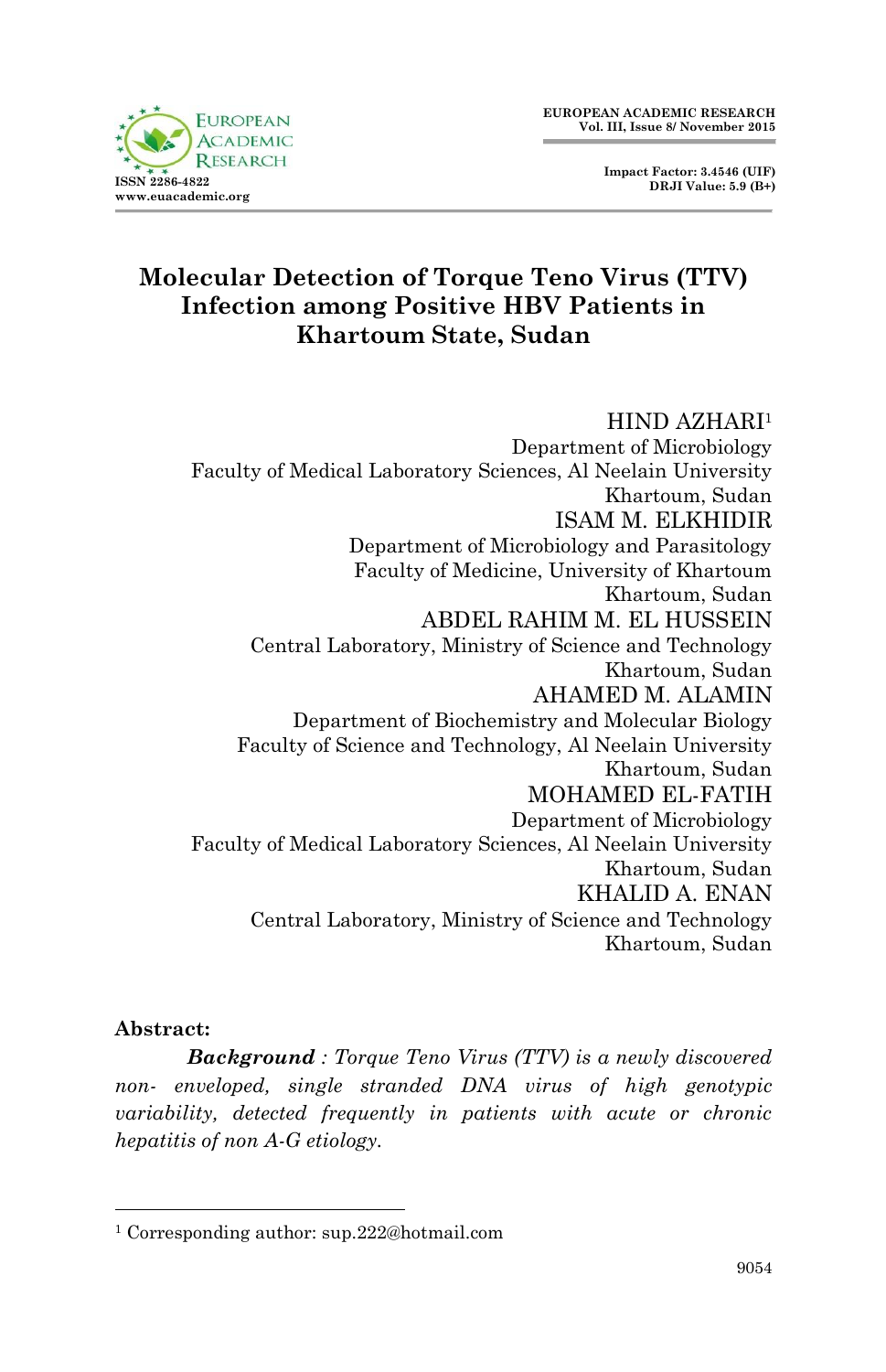*Objective: This study was carried out to look for the presence of TTV among positive HBV patients in Khartoum State, Sudan using polymerase chain reaction (PCR) technique and to study its effect on severity of the disease on these patients.*

*Method: A total of 83 blood samples from HBV positive patients were tested for presence of TTV DNA by polymeras chain reaction (PCR) using primers from untranslated (UTR) region. Also, liver enzyme, alanine aminotranseferase (ALT) was measured for each patient.*

*Result: TTV DNA was detected in 24 (28.9 %) of the patients. No detrimental effect of TTV co- infection in viral hepatitis patients was noted.*

*Conclusion: The rate of TTV infection rate among Sudanese HBV patients seems to be lower than that stated in previous reports from other countries. The virus does not seem to aggravate the status of those who are suffering from HBV infection.*

**Key words**: Torque Teno Virus (TTV), Hepatitis B virus (HBV), polymerase chain reaction (PCR).

## **Background**

A new DNA virus was first isolated from the serum of a patient with post-transfusion non-A-G hepatitis was named first TT virus after the initials of the patient<sup>1,2</sup> (Torque Teno) but later renamed transfusion transmission virus on the basis of presumed mode of transmission.

TTV is a non-enveloped virus with a single-stranded, circular genomic DNA of approximately 3.9 kb, coated with proteins, and classified as a member of the Circovirus genus in the Anellovirridae family.<sup>3</sup> (ICTV, international committee on taxonomy of virus)

In addition to man TTV was also found to infect domestic and wild animals including cattle, chickens, pigs, cats, doge….etc.<sup>4</sup> .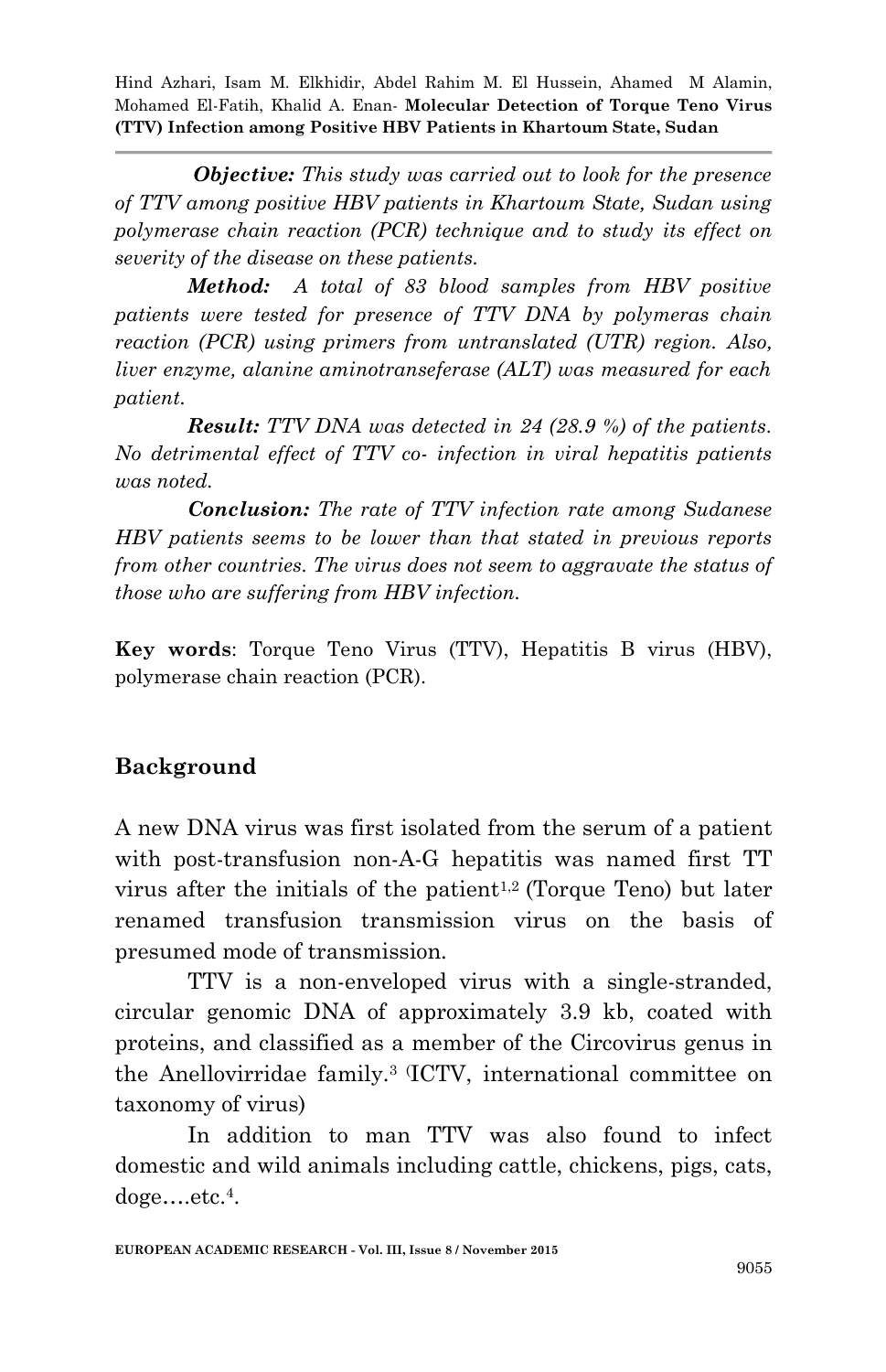Although the natural mode of TTV transmission is still unclear but there is evidence of its transmission through blood and blood products.5,6

TTV has a worldwide distribution, having been detected in different regions of the world.7

Also, the virus has been detected at various body sites other than blood, suggesting that it may be possible to contact TTV infection from environmental sources8,9 However, some investigators reported other possible routes of transmission, including vertical,  ${}^{10}$ sexual, ${}^{11}$ and oral-fecal ${}^{12}$ .

TTV genome is divided into a potentially coding region of 2.8 kb and an untranslated region (UTR) of approximately 1.2 kb. The sequence of TTV genome is very diverse in nature. Up till now 61 different isolates are known worldwide <sup>13</sup>. The cause and mechanism for this great genomic variation are still unknown<sup>14</sup> . Presently more than 30 genotypes of TTV have been classified under 5 genogroups<sup>15</sup>.

Despite the worldwide distribution and intensive studies of TTV, the association of this virus with any disease is still questionable. In particular, its effect on severity of liver disease, aggravation of hepatic disease condition and progress to complications as cirrhosis and hepatocellular carcinoma in hepatic patients has not yet been clearly defined. Only meager information is available on TTV in Sudan. The present study aimed at investigating TTV prevalence in hepatitis B patient in Khartoum state, Sudan and its possible effects on the disease severity in these patients.

## **Materials and Methods**

#### **Study site:**

This study was conducted in Khartoum State, Sudan in patients from dialysis centers (Ebinsina, Alshorta and Alnaw)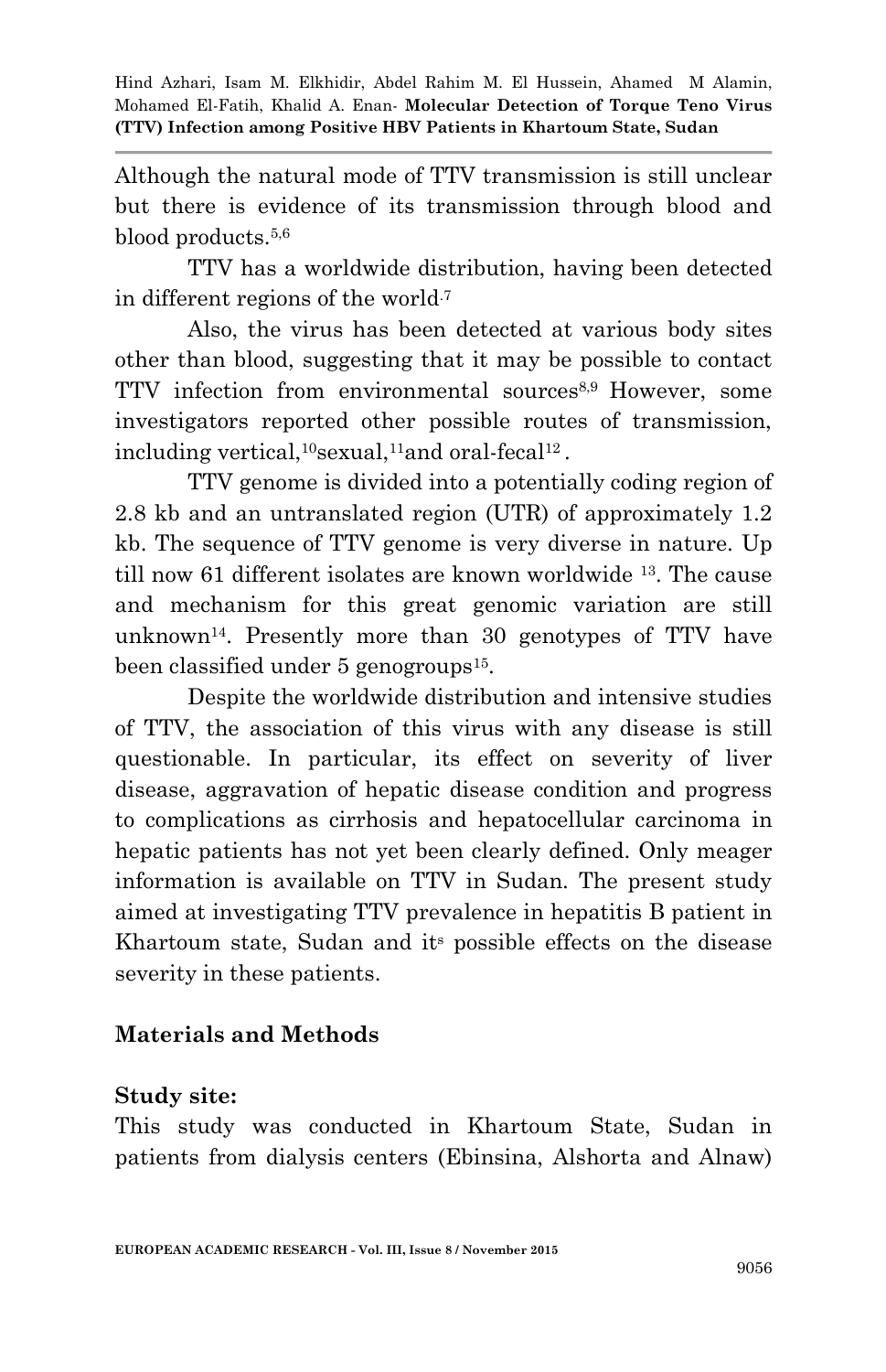and from Saba center (without dialysis) between November 2014 and Feb. 2015. (Table 1)

#### **Sample collection:**

Eighty three blood samples were collected from HBV positive patients (68 male and15 female) (51 from dialysis centers and 32 from the clinic), blood samples were stored at 4 ºC till used. Serum samples were obtained and stored at -20 ºC.

### **Data collection:**

Informed written consent was sought from all patients. Age, history of blood transfusion, duration of HBV disease, current clinical manifestations and history of jaundice, were recorded for each patient.

### **Serology:**

Serum specimens were tested for HB surface antigen (HBsAg) using commercial enzyme-linked immunosorbent assay (ELISA) kits ( Abbot Laboratories, USA) according to manufacturer's instructions and Alanine aminotransferase (ALT) levels were measured using an autoanalyzer (Hitachi 747) (Bicon co., Germany)

#### **Nucleic acid extraction:**

Total DNA was extracted from 3ml patients samples using phenol chloroform method <sup>16</sup> . The DNA was dissolved in 50μL tris borate EDTA buffer and used directly for PCR amplification. Extracted DNA was stored at -20 ºC till used.

## **Polymerase Chain Reaction (PCR):**

The PCR was performed using primers that are specific for the TTV (5'UTR) conserved regions. The primers used consisted of forward primer T80 (5'GCTACGTCACTAACCACGTG-3') and the reverese primer T935 (5'CTCCGGTGTGTAAACTCACC-3').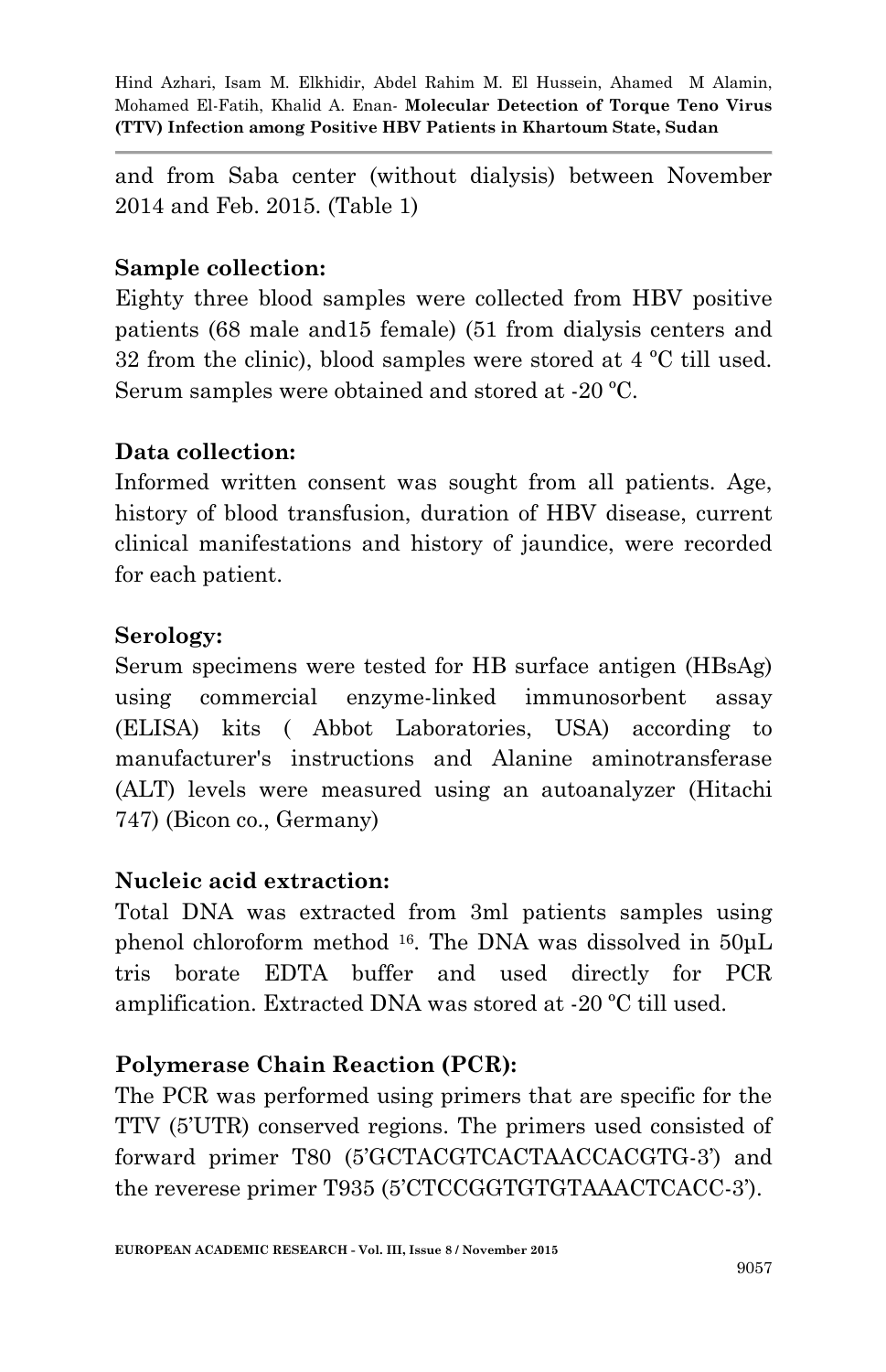The reaction was performed in 20 uL volume of solis Bio dyne master mix (Estonia). The volume included  $5\mu$ L master mix, 2μL forward primer, 2 μL reverese primer, 2 μL extracted DNA and 14 μL distilled water. The DNA was amplified in thermo cycling condition using PCR machine (Techno Japan) as follow: initial denaturation at 95ºC for 10 min, followed by 55 cycles of denaturation at 94ºC for 20 sec, annealing at 60ºC for 20 sec and extension at 72ºC for 30 sec, with final extension at 72ºC for 1 min. 10 μL of amplified product was analyzed by gel electrophoresis in 2% agarose stained with 0.15% ethidium bromide and visualized by using UV gel documentation system (INGeNiuse (Germany). The expected size of UTR gene amplicon was 199 pb.

### **Statistical analysis:**

Collected data were analyzed using statistical package for social science (SPSS version 12.0).

A p value of  $\leq 0.05$  was considered significant.

## **Results**

During the study period, 83 HBV positive patients (68mle and 15 female) were enrolled. Out of these TTV virus was detected in 24 (28.9%) HBV positive samples. (Figure1)

Based on age group, the distribution of patients positive for TTV were (41%) and (40%) in the age groups 20-40 year and 10-20 year old respectively. (Table2).

According to gender, TTV DNA positive in (30%) 21/68 of the male patients and (20%) 3/15 of female patients but with no significant difference between male and female. (Table 2).

According to locality, the highest infection rate (55%) within 9 patients in Bahry,(35%) within 17 patients in Omdorman and (22%) within 57 patients in Khartoaum.(Table 2).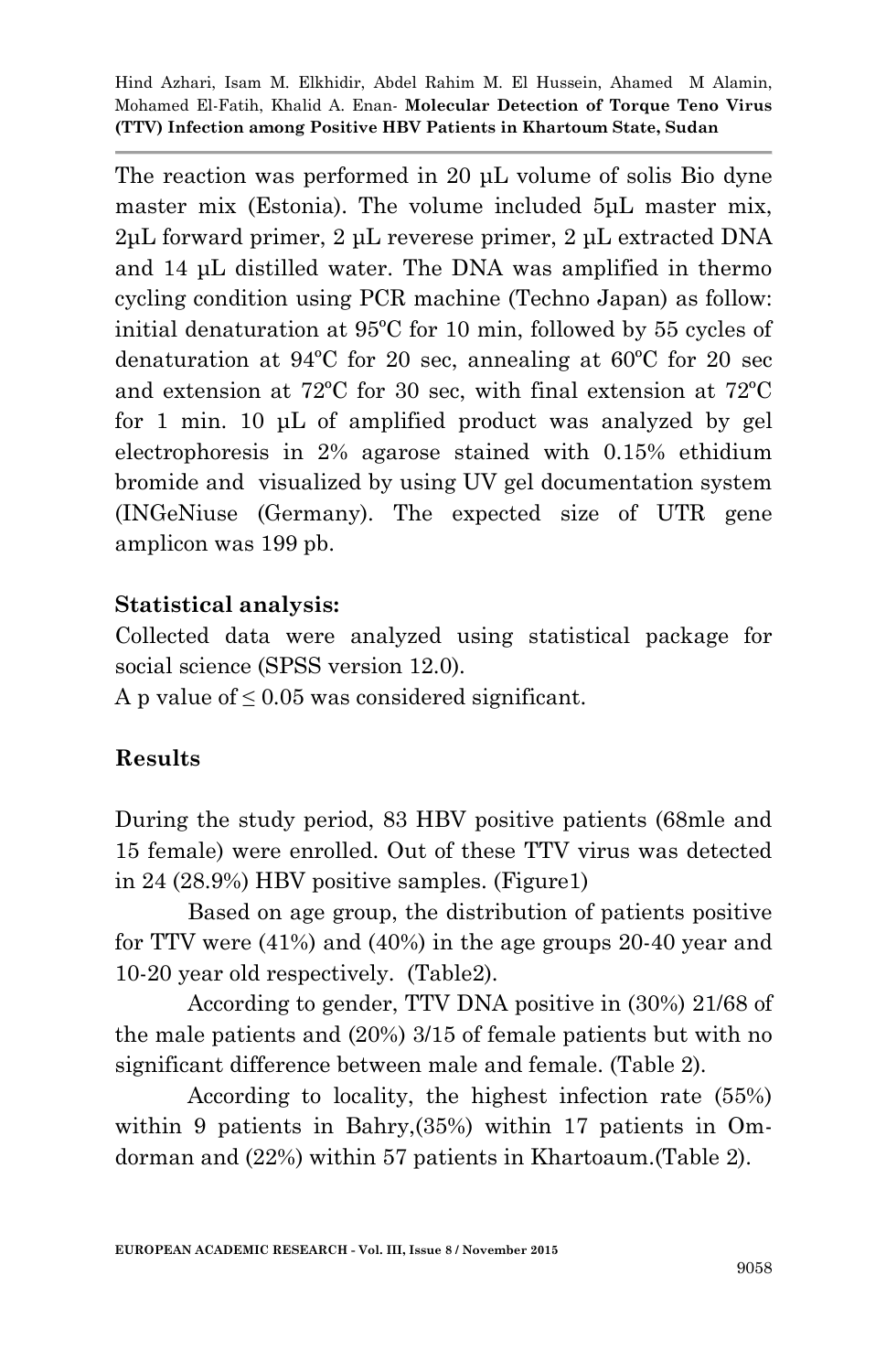Data show no certain symptoms associated with TTV infection. (Tabel3).

No significant (P  $\geq$ 0.05) effect of TTV infection on the liver was found based on the (ALT) value for all patients. (Table 4).

**Figure 1. TTV DNA result (199 bp) on 2% agrose gel. lane1& 2 shows positive samples and lane c-ve show negative control, M: 100bp DNA Marker.**



**Table 1: frequency distribution of HBV patients tested for TTV From different hospitals**

| Hospital          | Frequency | Percent |
|-------------------|-----------|---------|
| Ebnsina-dialysis  | 35        | 42.2    |
| Saba clinic       | 32        | 38.6    |
| Alshorta-dialysis | 10        | 12.0    |
| Alnaw-dialysis    |           | 7.2     |
| Total             | 83        | 100.0   |

**Table 2: characteristics of TT-virus DNA positive patients**

| Variable  | Number of<br>patients | TTV +ye number             | P value              |
|-----------|-----------------------|----------------------------|----------------------|
|           | $(TTV + ve\%)$        | $%$ of total) <sup>*</sup> |                      |
| Age (yrs) |                       |                            |                      |
| $10-20$   | $5(40\%)$             | $2(2.4\%)$                 | Not significant      |
| 20-40     | 39 (41%)              | 16(19.3%)                  | at level $\geq 0.05$ |
| 40-60     | 35 (17%)              | 6(7.3%)                    |                      |
| 60-80     | $4(0\%)$              | $0(0\%)$                   |                      |
| Sex       |                       |                            |                      |
| Male      | 68(30%)               | 21(25.3%)                  | Not significant      |
| Female    | 15(20%)               | 3(3.6%)                    | at level $\geq 0.05$ |
|           |                       |                            |                      |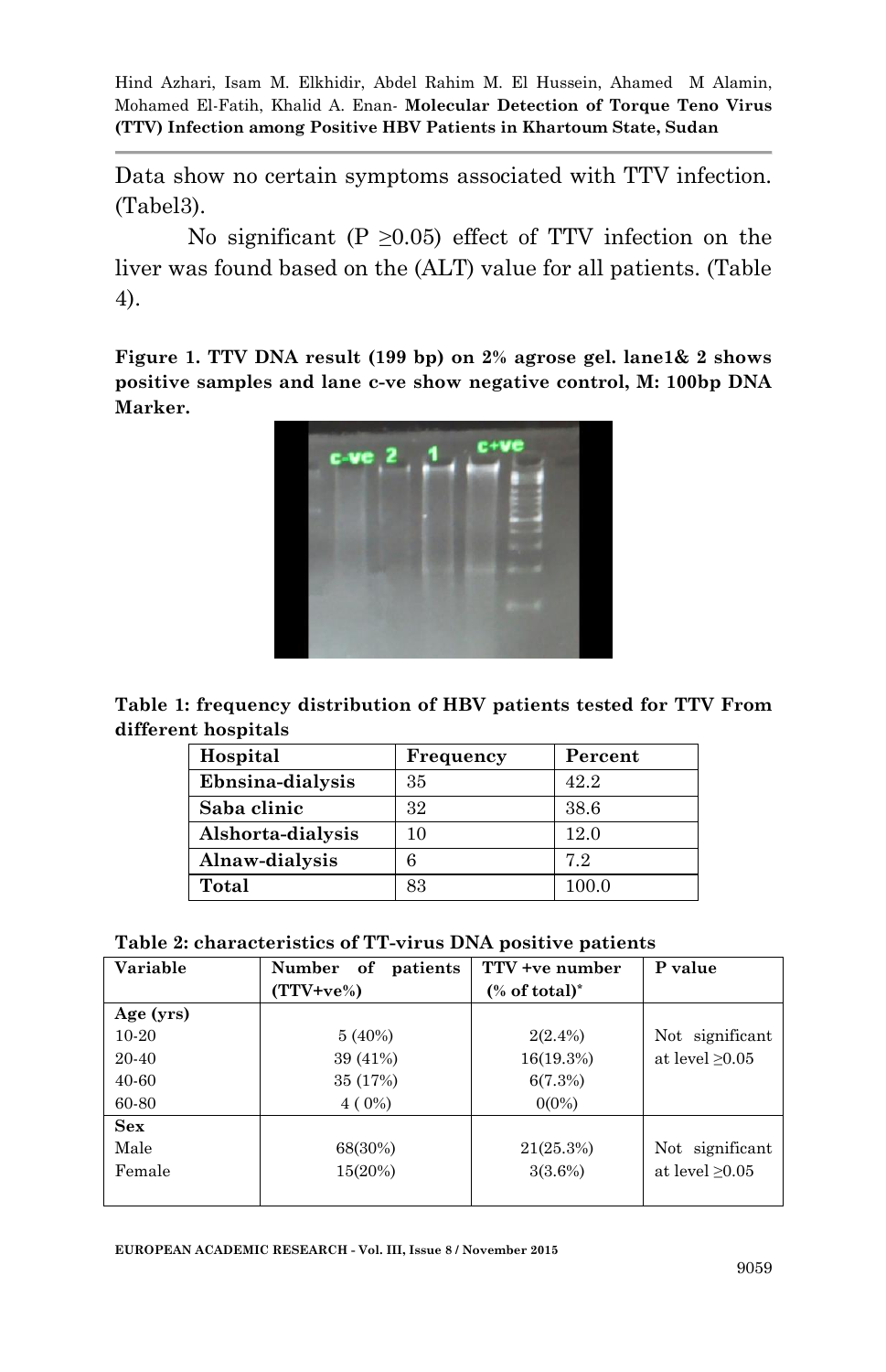| <b>Blood</b>    |                |                                    |                      |
|-----------------|----------------|------------------------------------|----------------------|
| transfusion     |                |                                    |                      |
| Yes             | 60(30%)        | 18(21.7%)                          | Not significant      |
| No              | 23(26%)        | 6(7.2%)                            | at level $\geq 0.05$ |
| Duration        |                |                                    |                      |
| ofdisease (yrs) |                |                                    |                      |
| Less than 1     | 29(31%)        | $9(10.8\%)$                        | Not significant      |
| $1-5$           | 32(31%)        | $10(12.0\%)$                       | at level $\geq 0.05$ |
| $5-10$          | 17(29%)        | $5(6.0\%)$                         |                      |
| $10-15$         | $\overline{4}$ | $0(0\%)$                           |                      |
| Above 15        | 1              | $0(0\%)$                           |                      |
| Locality        |                |                                    |                      |
| Khartoum        | 57(22%)        | 13(15.7%)                          | Not significant      |
| Bahry           | 9(55%)         | at level $\geq 0.05$<br>$5(6.0\%)$ |                      |
| Om-dorman       | 17(35%)        | 6(7.2%)                            |                      |
|                 |                |                                    |                      |

**\***calculated from total patients tested (number=83)

| Table 3: clinical manifestation detected in TTV positive & negative |  |  |  |  |
|---------------------------------------------------------------------|--|--|--|--|
| patients                                                            |  |  |  |  |

| Clinical       | TTV+ve $(\%)$ | TTV-ve $(\%)$ | P value            |
|----------------|---------------|---------------|--------------------|
| manifestation  |               |               |                    |
| Headache       | $1(1.2\%)$    | 3(3.6%)       | Not significant at |
|                |               |               | level $\geq 0.05$  |
| Fever          | $0(0\%)$      | $1(1.2\%)$    | Not significant at |
|                |               |               | level $\geq 0.05$  |
| Vomiting       | $1(1.2\%)$    | 2(2.4)        | Not significant at |
|                |               |               | level $\geq 0.05$  |
| &<br>Headache  | $0(0\%)$      | $1(1.2\%)$    | Not significant at |
| vomiting       |               |               | level $\geq 0.05$  |
| Abdominal pain | 2(2.4)        | $1(1.2\%)$    | Not significant at |
|                |               |               | level > 0.05       |
| Jaundice       | 17(20.5)      | 34(40.9%)     | Not significant at |
|                |               |               | level $\geq 0.05$  |
| Nothing        | $20(24.1\%)$  | 51(61.4%)     | Not significant at |
|                |               |               | level $\geq 0.05$  |

| Table 4: Effect of TTV positivity on the outcome of hepatitis infection |
|-------------------------------------------------------------------------|
| as measured by ALT levels                                               |

| TTV      | Number | Mean    | SD       |
|----------|--------|---------|----------|
| Positive | 24     | 49.9174 | 78.44160 |
| Negative | 59     | 38.9220 | 79.62919 |

Not significant at the 0.05 level.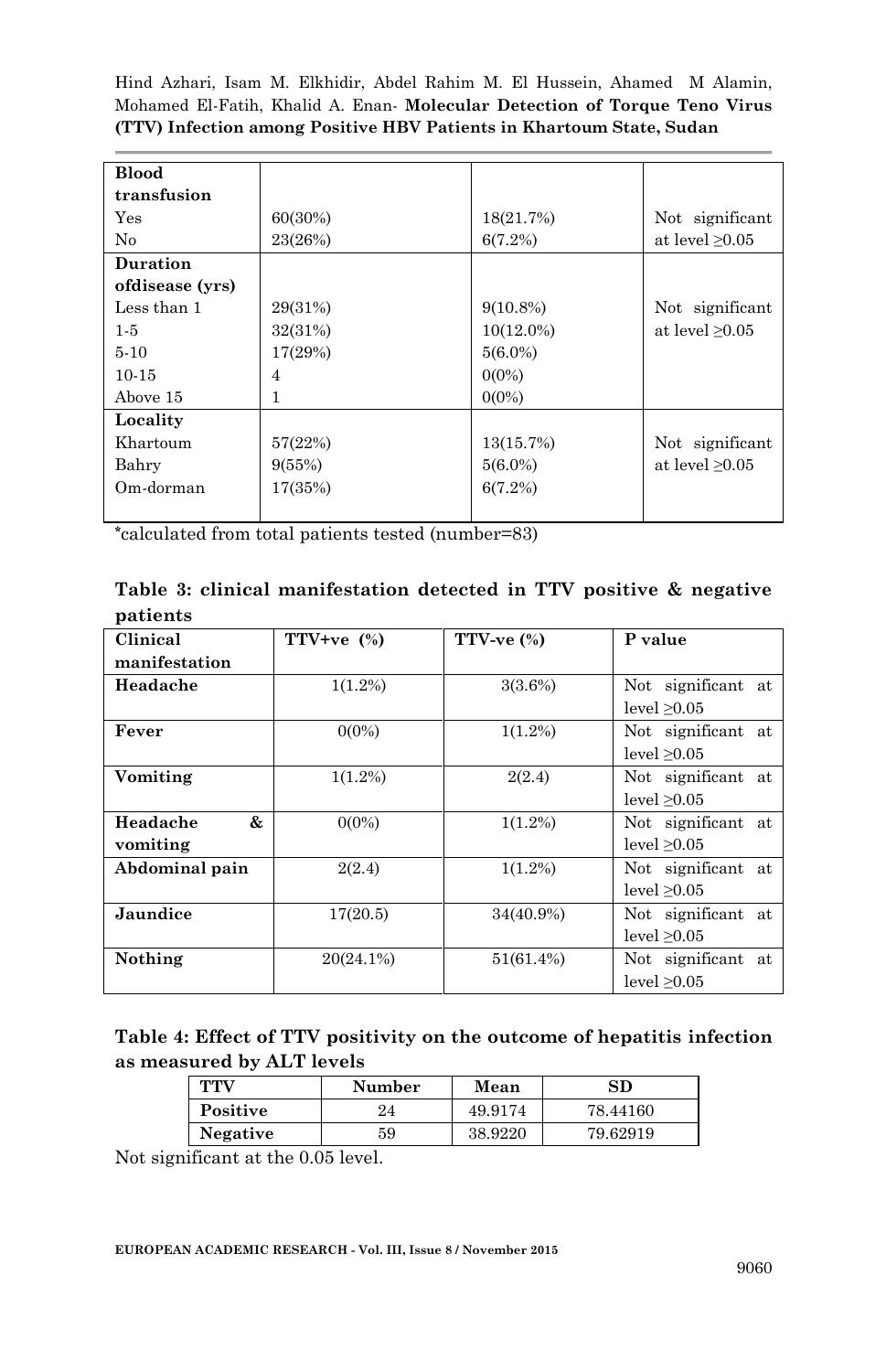### **Discussion**

TTV is a novel single-stranded DNA virus that is transmitted both parenterally and non-parenterally. Hitherto there has been no clear association with liver disease or any other disease<sup>17, 18, 19, 20</sup>. Epidemiological studies have shown the virus to be widely distributed in different populations with parenteral risk exposure e.g. hemodialysis patients (19% to 68%), intravenous drug users (19% to 40%), and hemophiliacs (27.4% to 68%). TTV was also detected at a lower prevalence in voluntary blood donors (1.9% to 12%). Moreover, TTV prevalence in apparently healthy population ranging from 7% to 83% was reported in different geographical areas of the world 21.22 .

In the present study 28.9% of HBV patients is tested positive for TTV.

Studies in other countries showed great variation in positivity of TTV DNA. In Egypt, Omer etal 2006 <sup>23</sup> recorded 0% and 27% positivity in HBV and HCV positive patients respectively while 29% and 85% positivity were recorded in blood donors using ORF1 and 5'UTR PCR respectively by other authors 24,25. Similar high 88.8% DNA positivity was also reported in Saudi Arabia using 5'UTR PCR <sup>26</sup> .Thereby comparison, our results indicated moderate positivity.

Our results regarding ALT values corporates the notion that TTV infection has no effect on severity of existing liver diseases<sup>27</sup>. In our study, the presence or absence of TTV DNA does not seem to affect the clinical course of patients with HBV infection. This indicates that the virus has little influence on the process of inflammation as has been suggested by many authors in different area of the world28,29

Also, in our study, the TTV infection was unrelated to transfusion history as has been indicated by other reports<sup>30, 31</sup>; but disagree with the earlier observation of Nishizawaet al<sup>1</sup>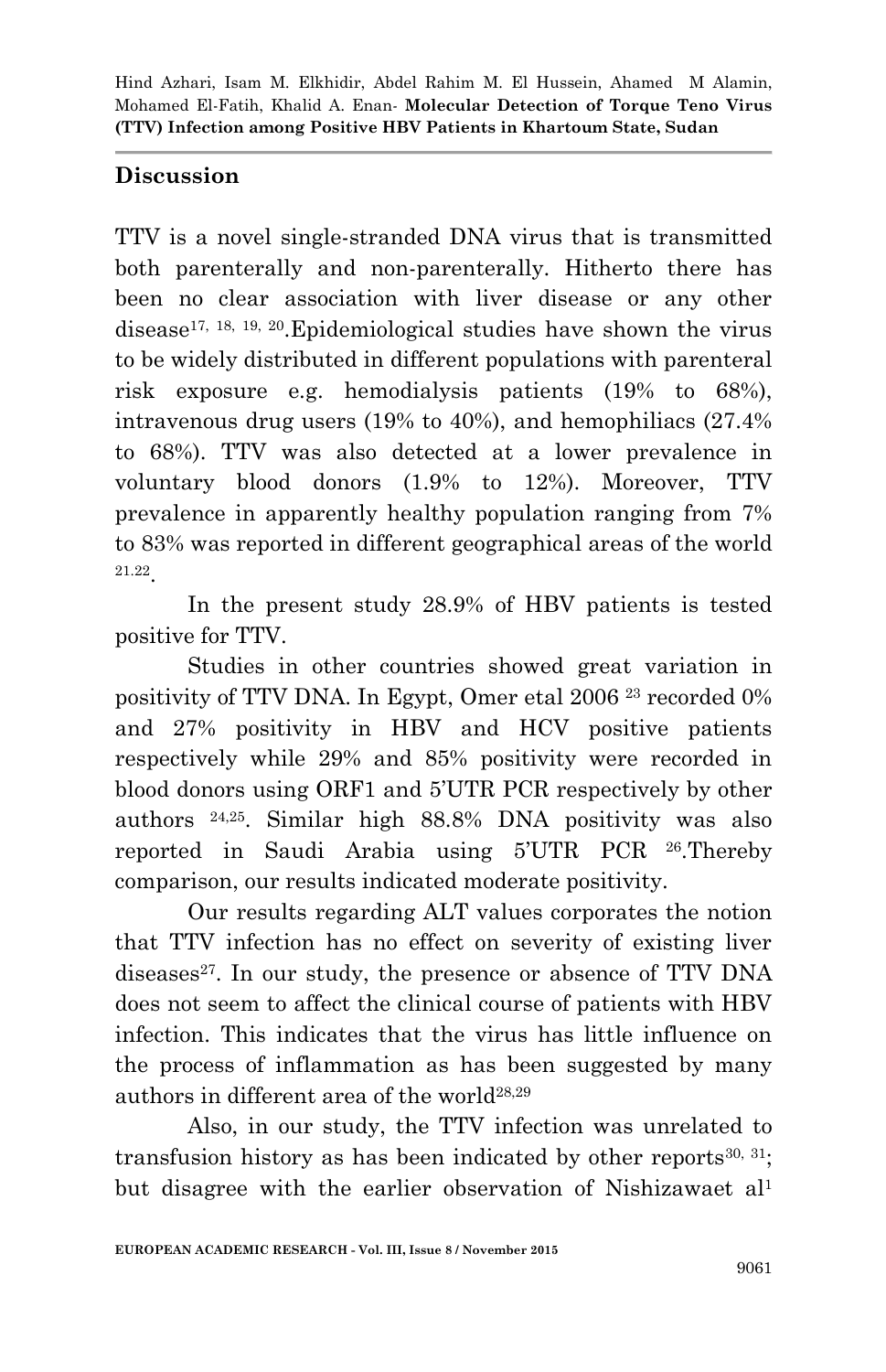that TTV is a blood borne infection. Therefore, given that most existing data support the absence of a causal relation between TTV and acute hepatitis, our study also favored the hypothesis that TTV was not responsible as the etiological agent in majority of our cases and probably was innocent bystander.

However, this is contrary to the observation of Desai et al 32who reported a higher mortality rate amongst TTV patients co-infected with HBV. But we did not find any association between TTV infection and mortality amongst the HBV related patients, and this is also supported by an earlier north Indian study33. The difference might be attributed to the association of the other risk factors and the possible existence of new, unidentified hepatotropic viruses.

In this study, there was no correlation between age & sex and TTV infection.

These results were in agreement with Abe et al.,  $(1999)^{34}$ and Pistelloet al.,  $(2001)^{35}$ , who found no difference in prevalence of TTV infection regarding age or sex.

# **Conclusion**

The present study represents the first report in the prevalence of TTV in HBV patients in Sudan.

TTV does not seem to cause significant liver disease, had no apparent influence on the severity of hepatitis B disease. However, the association between TTV and other persistent agents such HIV, HCV, brucellosis, tuberculosis, toxoplasmosis…etc should be studied.

## **ACKNOWLEDGMENTS**

The authors would like to thank Khartoum hospitals (IbnSina Hospital, El Naw Hospital and. Saba Center), for allowing them to collect the sample from patients, the authors also acknowledge the Department of Microbiology, Faculty of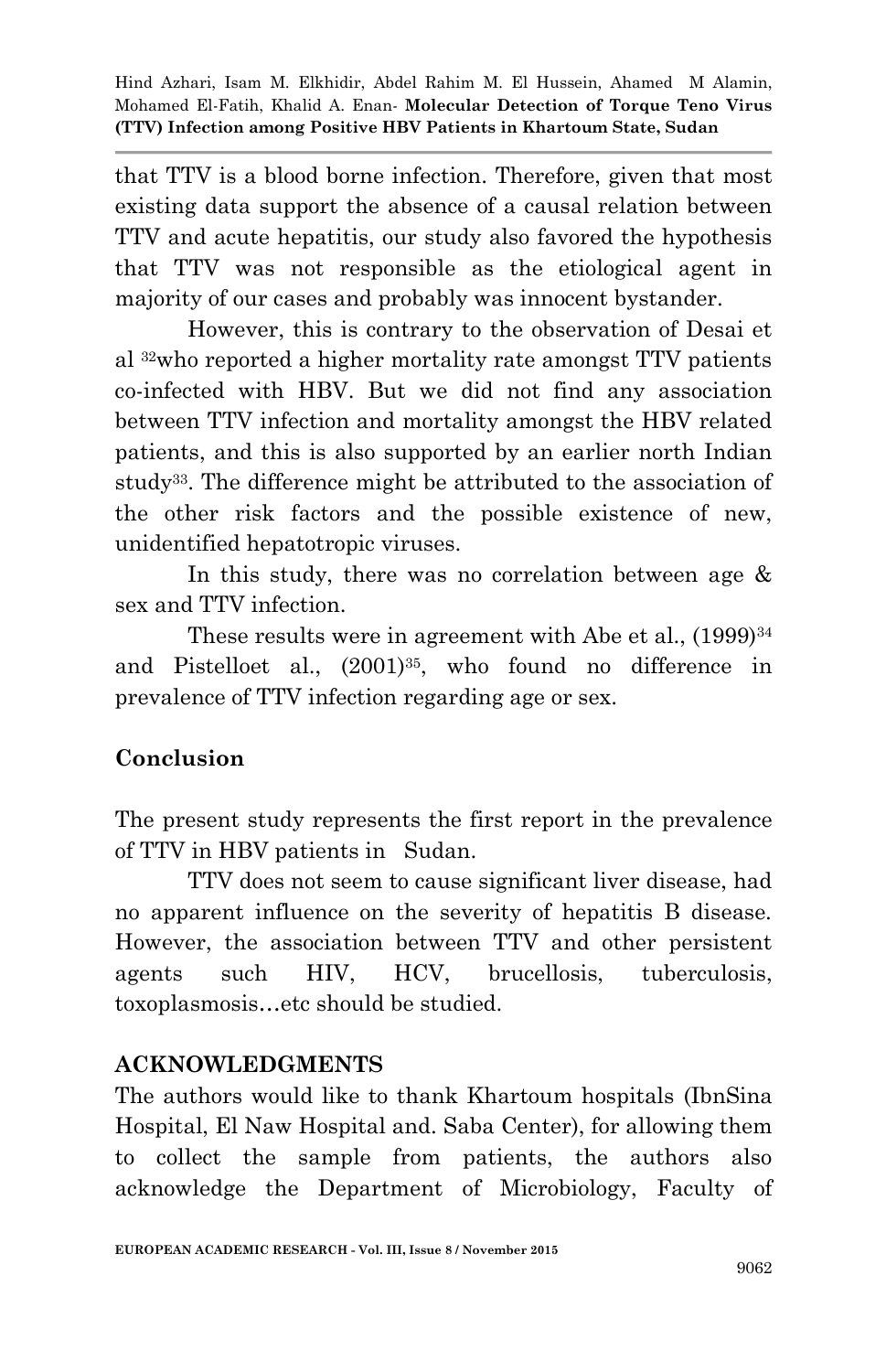Medical Laboratory Sciences ElNeelain University, Khartoum, Sudan for funding this research work.

## **REFERENCES**

1. Nishizawa T, Okamoto H, Konishi K, Yoshizawa H, Miyakawa Y, Mayumi M. A novel DNA virus (TTV) associated with elevated transaminase levels in posttransfusion hepatitis of unknown etiology .Biochem Biophys Res Commun. 1997; 241: 92-97.

2. Okamoto H, Nishizawa T, Kato N, Ukita M, Ikeda H, Iizuka H, etal.Molecular cloning and characterization of a novel DNA virus (TTV) associated with post transfusion hepatitis of unknown etiology. Hepatol Res. 1998; 10: 1-16.

3. Mushahwar IK, Erker JC, Muerhoff AS, Leary TP, Simons JN, Birkenmeyer LG, et al. Molecular and biophysical characterization of TT virus: evidence for a new virus family infecting humans. Proc Natl Acad Sci.USA. 1999; 96: 3177- 3182.

4. Al-moslih M, Perkins H, Hu YW. Genatic relationship of Torque Teno virus(TTV) between humans and camels in United Arab Emirates(UAE). Journal of Medical Virology.2007; 79:188–191.

5. Simmonds P, Davidson F, Lycett C, Prescott LE, MacDonald .DM, Ellender J, et al. Detection of a novel DNA virus (TTV) in blood donors and blood products. Lancet. 1998; 352: 191-5.

6. Kanda y, Chiba S, Tanaka y, Kami M, Saito T, Asai T, et al. TT virus in frequently transfused patients. Am J Med. 1999; 106: 116-7.

7. Bostan N, Amen N, Bokhari H: Current and Future Prospects of Torque Teno Virus. Bostan et al., J Vaccines Vaccin. 2013;10:1-9.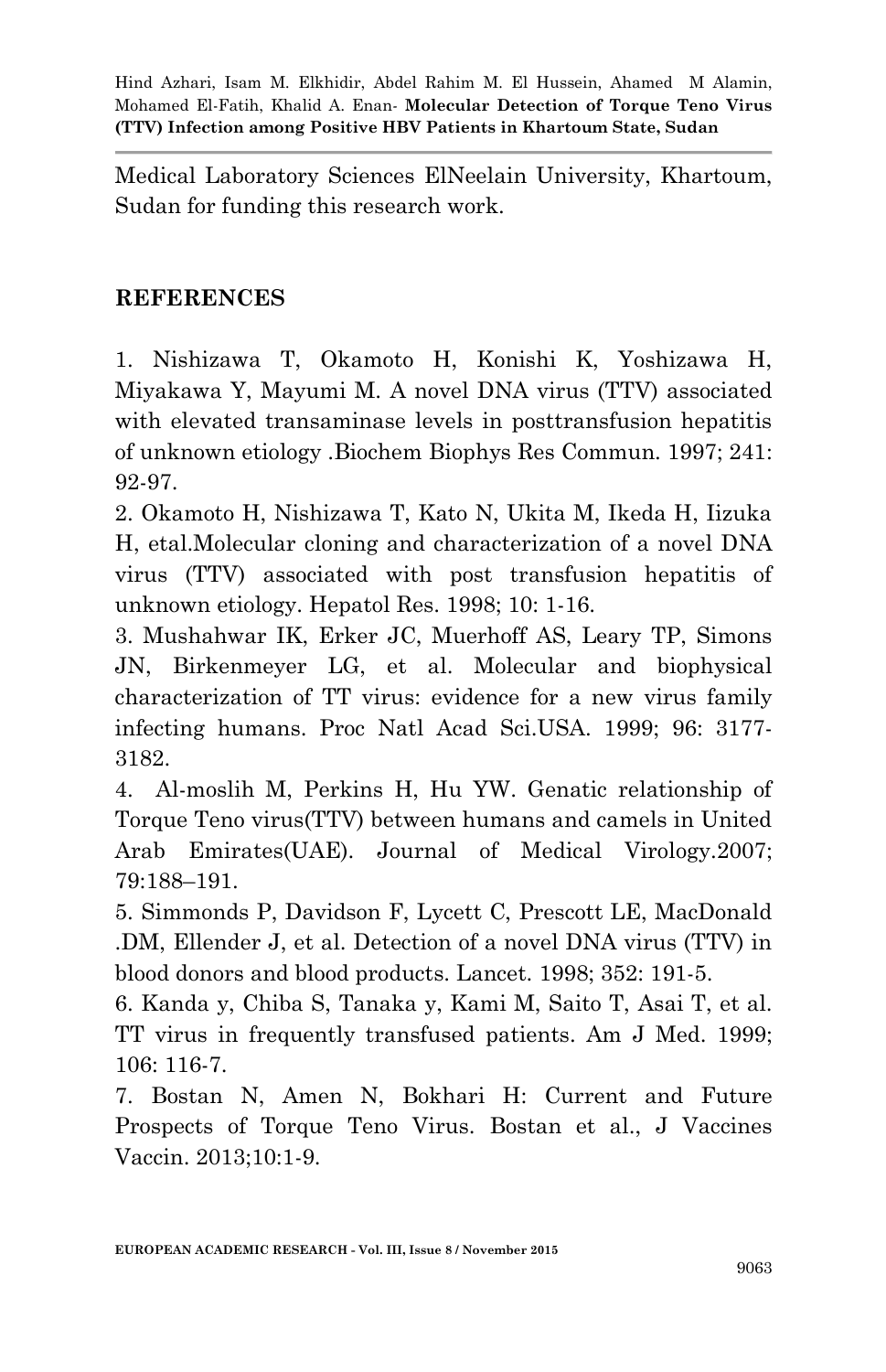8. Inami T, Konomi N, Arakawa y, Abe K. High prevalence of TT virus DNA in human saliva and semen. J Clin Microbiol. 2000; 38: 2407-8.

9. Osiowy C, Sauder C. Detection of TTV in human hair and skin. Hepatol Res. 2000; 16: 155-62.

10. Bagaglio S, Sitia G, Prati D, Cella D, Hasson H, Novati R, et al. Mother-to-child transmission of TT virus: sequence analysis of non-coding region of TT virus in infected motherinfant pairs. Arch Virol.2002; 147: 803-812.

11. Krekulova L, Rehak V, Killoran P, Madrigal N, Riley LW. Genotypic distribution of TT virus (TTV) in a Czech population: evidence for sexual transmission of the virus.J Clin Virol. 2001; 23: 31-41.

12. Ross RS, Viazov S, Runde V, Schaefer UW, Roggendorf M. Detection of TT virus DNA in specimens other than blood. J ClinVirol. 1999; 13: 181-184.

13. Biagini P .Human circoviruses. Vet Microbiol. 2004; 98: 95- 101.

14. Jelcic I, Hotz-Wagenblatt A, Hunziker A, ZurHausen H, de Villiers EM. Isolation of multiple TT virus genotypes from spleen biopsy tissue from a Hodgkin's disease patient: genome reorganization and diversity in the hypervariable region. J Virol. 2004; 78: 7498-7507.

15. Haramoto E, Katayama H, OhgakiS . Quantification and genotyping of torque teno virus at a waste water treatment plant in Japan. Appl Environ Microbiol. 2008; 74: 7434-7436.

16. Agency for Toxic Substances and Disease Registry .Toxicological Profile for Phenol. Atlanta, GA: U.S. Department of Health and Human Services, Public Health Service; 2008.

17. Viazov S, Ross RS, Varenholz C, Lange R, Holt-mann M, Niel C, et al. Lack of evidence for an association between TT infection and severe liver disease. J Clin Virol. 1998; 11: 183- 187.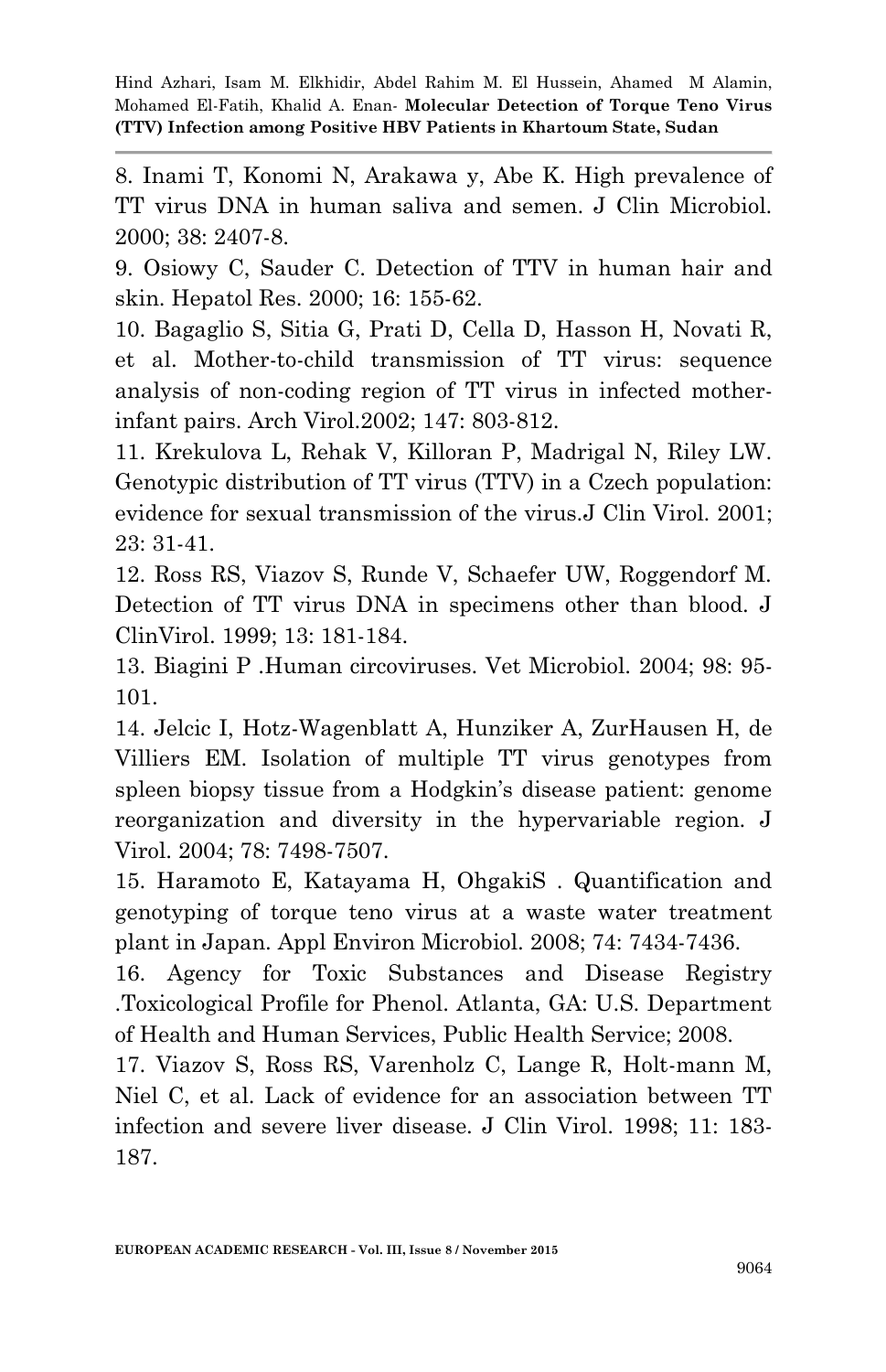18. Kanda T, Yokosuka O, Ikeuchi T, Seta T, Kawai S, Imazeki F, et al.The role of TT virus infection in acute viral hepatitis. Hepatology. 1999; 29: 1905-1908.

19. Toniutto P, Fabris C, Falleti E, Lombardelli T, Gasparini V, Barillari G, et al. Evidence against a direct role played by transfusion transmitted virus infection in causing hepatic or hematologic manifestations. Blood. 1999; 93: 2426-2427.

20. Suzuki F, Kazuaki C, Tsubota A, Akuta N, Someya T, Kobayashi M, et al. Pathogenic significance and organic virus levels in patients infected with TT virus. Intervirology. 2001; 44: 291-297.

21. Campo N, Brizzolara R, Sinelli N, Torre F, Russo R, Deferrari G and Picciotto A .TT-virus infection in hemodialysis patients. Nephrol Dial Transplant. 2000; 15: 1823-6.

22. Gallian P, Berland Y, Olmer M, Raccah D, De Micco P, et al.TT-virus infection in French hemodialysis patients: study of prevalence and risk factors. J Clin Microbiol. 1999; 37: 2538-42.

23. Omar M, Fam N, El-Din SS, Romeih M, Mohamed H, et al. Torque Teno Virus (TTV) Infection in Egyptian Patients with Chronic Liver Disease and Hepatocellular Carcinoma. Nature and science. 2006; 4(2):42-50.

24. Abe K, Inami T, Asano K, Miyoshi C, Masaki N, Hayashi S, et al. TT Virus infection is widespread in the general populations from different geographic regions. J Clin Microbiol. 1999; 37: 2703-2705.33.

25. Gad A, Tanaka E, Orii K, Kafumi T, Serwah A, El-Sherif A, et al .Clinical significance of TT virus infection in patients with chronic liver disease and volunteer blood donors in Egypt. J Med Virol. 2000; 60: 177-181.

26. Maha A, Al-Mozaini, Mohammed N. Al-Ahdal, George Kessie, Damian M, et al. Molecular epidemiology and genotyping of TT virus isolated from Saudi blood donors and hepatitis patients.Original Article. 2010; 6(6):444-449.